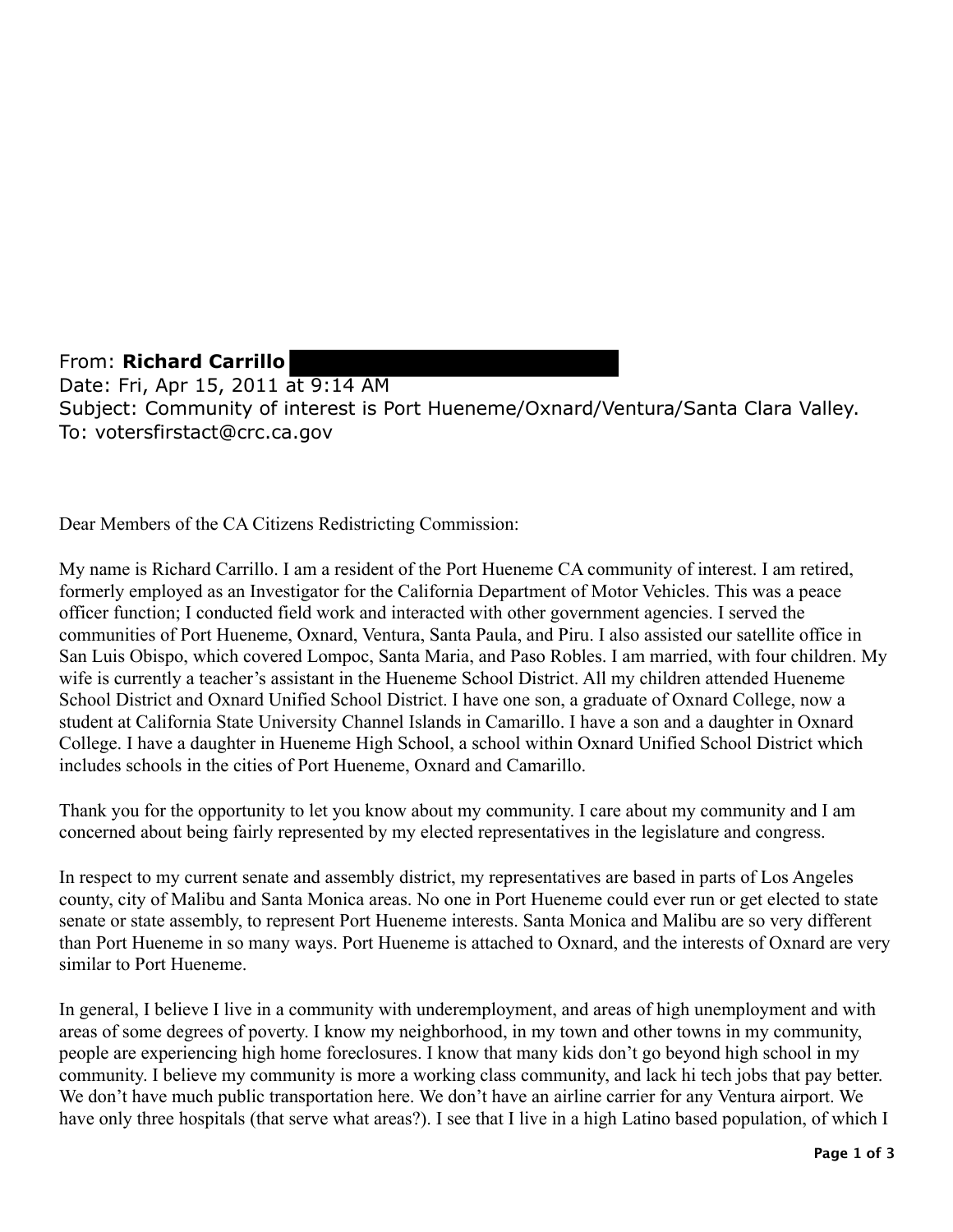am very proud. If you were to explore the statistics, I think you will find my observations factual.

I must now try to describe to you my community to you. This is a difficult task as I am not a map maker. I know areas by city, township names. When I state Santa Clara Valley I understand it to be Santa Paula, Fillmore, Piru and Saticoy, which someone else might describe it as Santa Paula to Piru.

I believe my community of interest is Port Hueneme/Oxnard/Ventura/Santa Clara Valley.

Port Hueneme is a small city, however I believe it should be considered as part of the city of Oxnard CA. Port Hueneme is located inside of Oxnard. The open space, farmland, east of Port Hueneme is soon to be new housing for the city of Oxnard, not for the city of Port Hueneme. When this housing project is complete, Port Hueneme will be surrounded by Oxnard.

 the Oxnard/Ventura community. These communities are unincorporated communities, serviced by the Ventura I also believe the communities of Nyeland Acres and El Rio, which also border northern Oxnard, are part of County government. A street (name the street) is the borderline for these communities from Oxnard.

New development is also planned for the areas northwest of Oxnard. These new housing, commercial projects will cause the borders of the city of Ventura and Oxnard to meet. A river does cut between both cites, but bridges and roads bring both communities together.

For the city of Ventura, I believe Saticoy, which is a community that borders Ventura's northeast, and borders El Rio, northwest of Oxnard is shared by Ventura and Oxnard. A street (name the street) separates it from Ventura, but a bridge over a river separates it from El Rio.

Santa Paula, which is just outside of Ventura, along Hwy 126. Hwy 126 runs from the City of Ventura to Santa Paula to Fillmore to Piru to the north-east Ventura County line. Santa Paula and Piru are in agricultural areas, however to obtain major services, or shop at markets, the people of these towns commute to Ventura or Oxnard.

I believe that in the final map for any district, state or federal that the communities of Oxnard, Ventura, Santa Clara Valley and Port Hueneme be held together.

Oxnard/Ventura/Santa Clara Valley community of interest has these characteristics:

Valley, the farm are outside of Ventura, Oxnard and Port Hueneme. Oxnard (including El Rio and Nyeland Acres), Port Hueneme and Ventura are beach cities. The sea port, located in the city of Port Hueneme is governed in part by Oxnard Harbor Commission. Both Ventura and Oxnard have harbors designed for commercial fishing, private vessel docks which are both governed by the county of Ventura. Concerns of managing beaches, fishing, harbors, tourism, crime, safety, pollution, industry are similar for Ventura, Oxnard, Port Hueneme. Farm workers live and work in the same areas, like Santa Clara

Oxnard - Port Hueneme cities include about 235,000, Ventura is about 111,890; Santa Paula about 29,000, Fillmore about 15,000 and Piru about 2,000. English and Spanish is spoken, Latinos are about 70 plus per cent in Oxnard, Port Hueneme, Santa Paula, Piru where Ventura about 30%.

Government: Ventura is the county center, with county government center, county jail, court house, Oxnard has a juvenile center, with juvenile court house.

has a hospital. Ventura has a community college, as does Oxnard. Healthcare: Ventura has two hospitals, one being a county hospital and Oxnard has one hospital. Santa Paula

Marketplace: Ventura has a shopping center with anchor stores like Nordstrom, Sears and Macy's and Oxnard